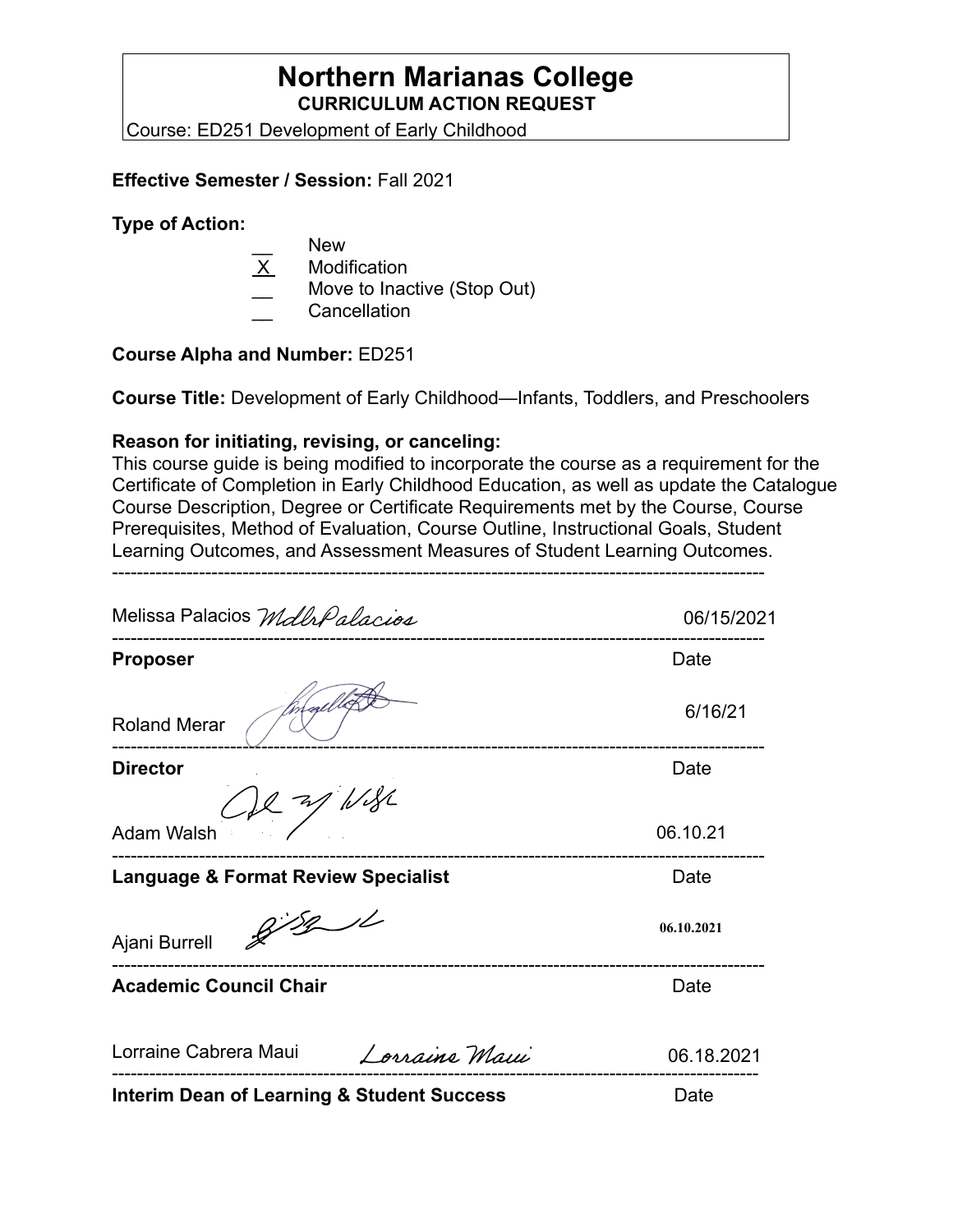# **Northern Marianas College Page: 2 Course Guide**

Course: ED251 Development of Early Childhood

### **1. Department**

School of Education

### **2. Purpose**

The purpose of this course is to introduce prospective teachers in the Early Childhood Education field with information, theories, and developmentally appropriate practices for children ages birth to six years old. This course will enable students to build their foundation and increase their knowledge about growth and development of children from birth to six years of age.

### **3. Description**

### **A. Required/Recommended Textbook(s) and Related Materials**

Required:

Child and Adolescent Development in Your Classroom, Chronological Approach | 1st Edition Christi Crosby Bergin/David Allen Bergin

ISBN: 9781305964273 | c2019 eBook | Mindtap

Understanding Child Development | 10th Edition Rosalind Charlesworth, Ph.D. ISBN: 9781305501034 | c2017 eBook | Mindtap

Childhood and Adolescence: Voyages in Development | 7th Edition Spencer A. Rathus ISBN: 9780357374108 | c2022 eBook | Mindtap

### **B. Contact Hours**

- **1. Lecture:** 3 per week / 45 per semester
- **2. Lab:** None
- **3. Other:** None

### **C. Credits**

- **1. Number:** 3
- **2. Type:** Regular Degree Credits

### **D. Catalogue Course Description**

This course is a requirement for the Certificate of Completion in Early Childhood Education. The course introduces theories, methods, and activities that promote learning during the early childhood years. Content areas include developmentally appropriate practices, and learning environments that promote and support children's growth and development. Students will differentiate among the physical, social, emotional, language, cognitive developmental domains for infants, toddlers, preschoolers, and will be introduced to strategies and components of a developmentally appropriate learning environment for early childhood. Prerequisites: EN095 and MA091 (offered Fall and Spring).

### **E. Degree or Certificate Requirements Met by Course**

This is a required course for the Certificate of Completion in Early Childhood Education.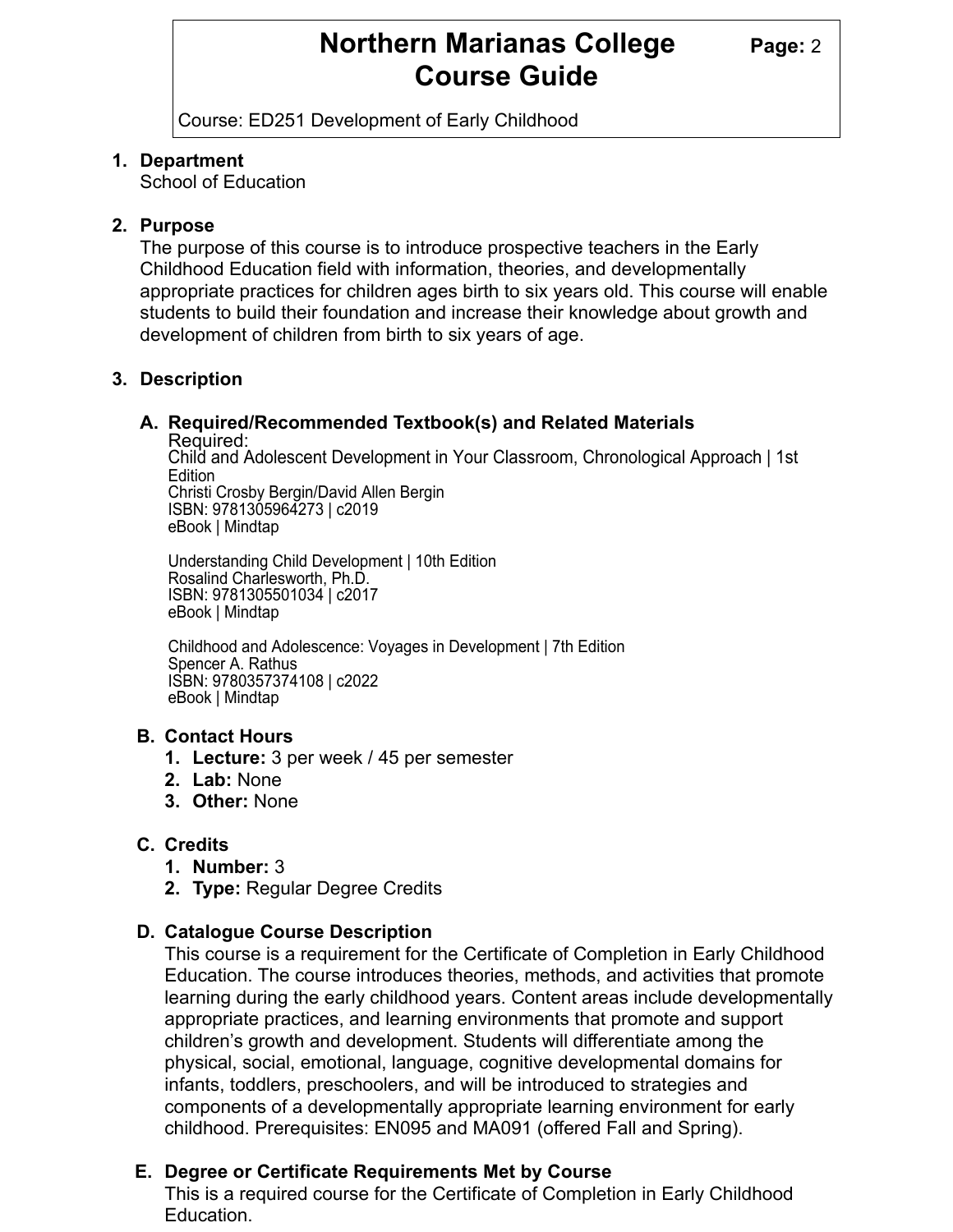# **Northern Marianas College** Page: 3 **Course Guide**

Course: ED251 Development of Early Childhood

### **F. Course Activities and Design**

This course is designed to incorporate lectures, readings, in-class assignments, demonstrations and teach-back, assigned projects, reflective essays, topic discussions, student participation, collaboration and engagement.

### **4. Course Prerequisite(s); Concurrent Course Enrollment**

Prerequisites: None Concurrent Course Enrollment: None

#### **Required English/Mathematics Proficiency Level(s)**  English Placement Level: EN095 Mathematics Placement Level: MA091

### **5. Estimated Cost of Course; Instructional Resources Needed**

Cost to the Student: Tuition for a 3-credit course, instructional material fees, and textbook.

Cost to the College: Salary of instructor, supplies, materials and internet.

Instructional resources needed for this course include: internet, projector, and whiteboard.

#### **6. Method of Evaluation**

Students will be evaluated on the basis of attendance, in-class assignments, demonstrations, a teach-back, assigned projects, reflective essays, topic discussions, participation, collaboration, engagement, midterm and final exams. NMC's grading and attendance policies will be followed.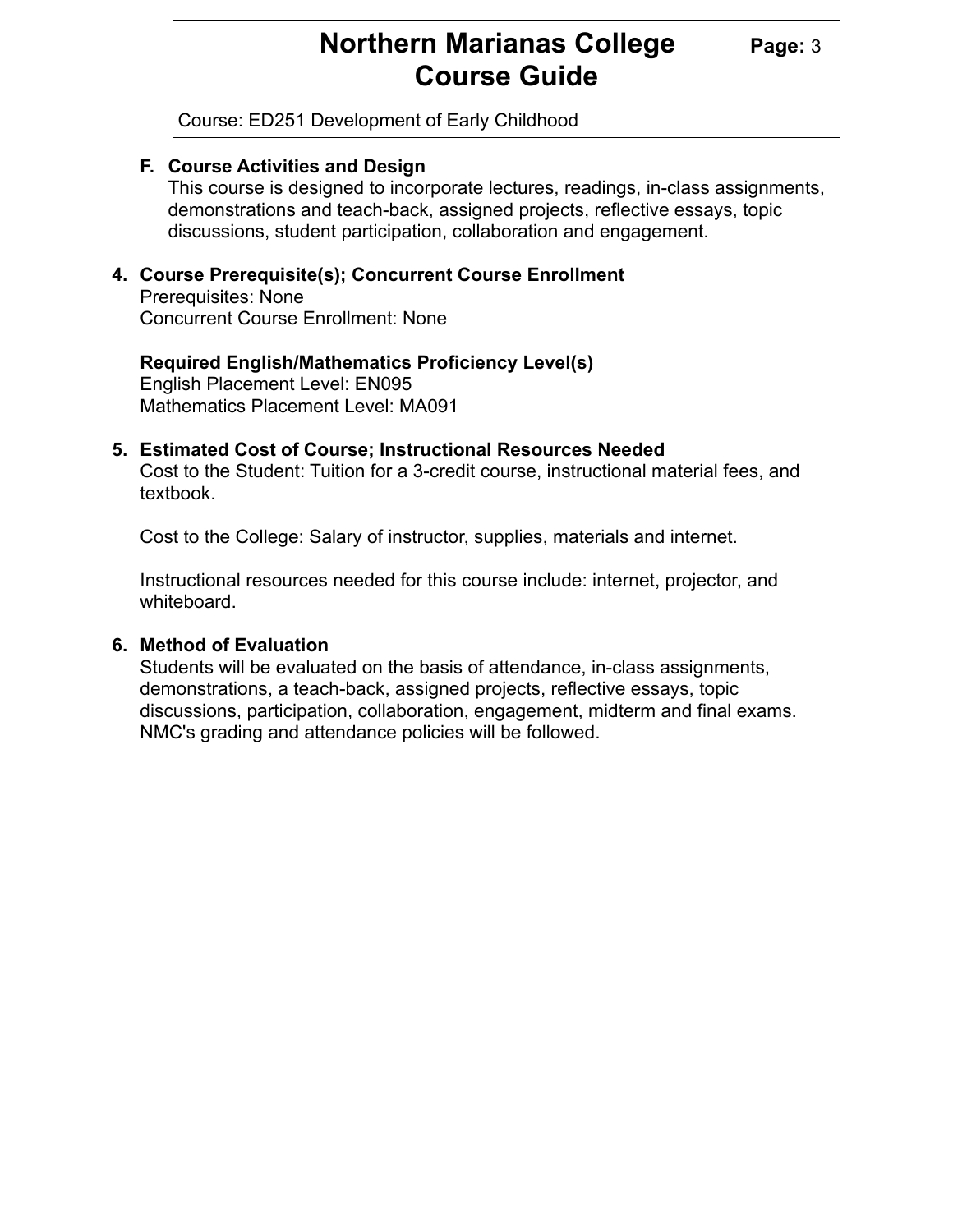# **Northern Marianas College Page: 4 Course Guide**

Course: ED251 Development of Early Childhood

### **7. Course Outline**

 This is a topical outline and does not necessarily indicate the sequence in which the material will be presented.

- 1.0 Child Development Principles and Theories
- 2.0 Child Study and Observations
- 3.0 Physical, Cognitive, Language, Social, and Emotional Growth and Development
- 4.0 Growth and Learning Environments
- 5.0 Developmentally Appropriate Practices in Young Children
- 6.0 Creating Environments that Support Growth and Development
- 7.0 Space and Learning Materials that Support Children's Growth and Development
- 8.0 Transitions for Infants, Toddlers, and Preschoolers
- 9.0 The Role of Adults in Environments for Infants, Toddlers, and Preschoolers
- 10.0 Classroom Management Techniques and Strategies
- 11.0 Play and Creativity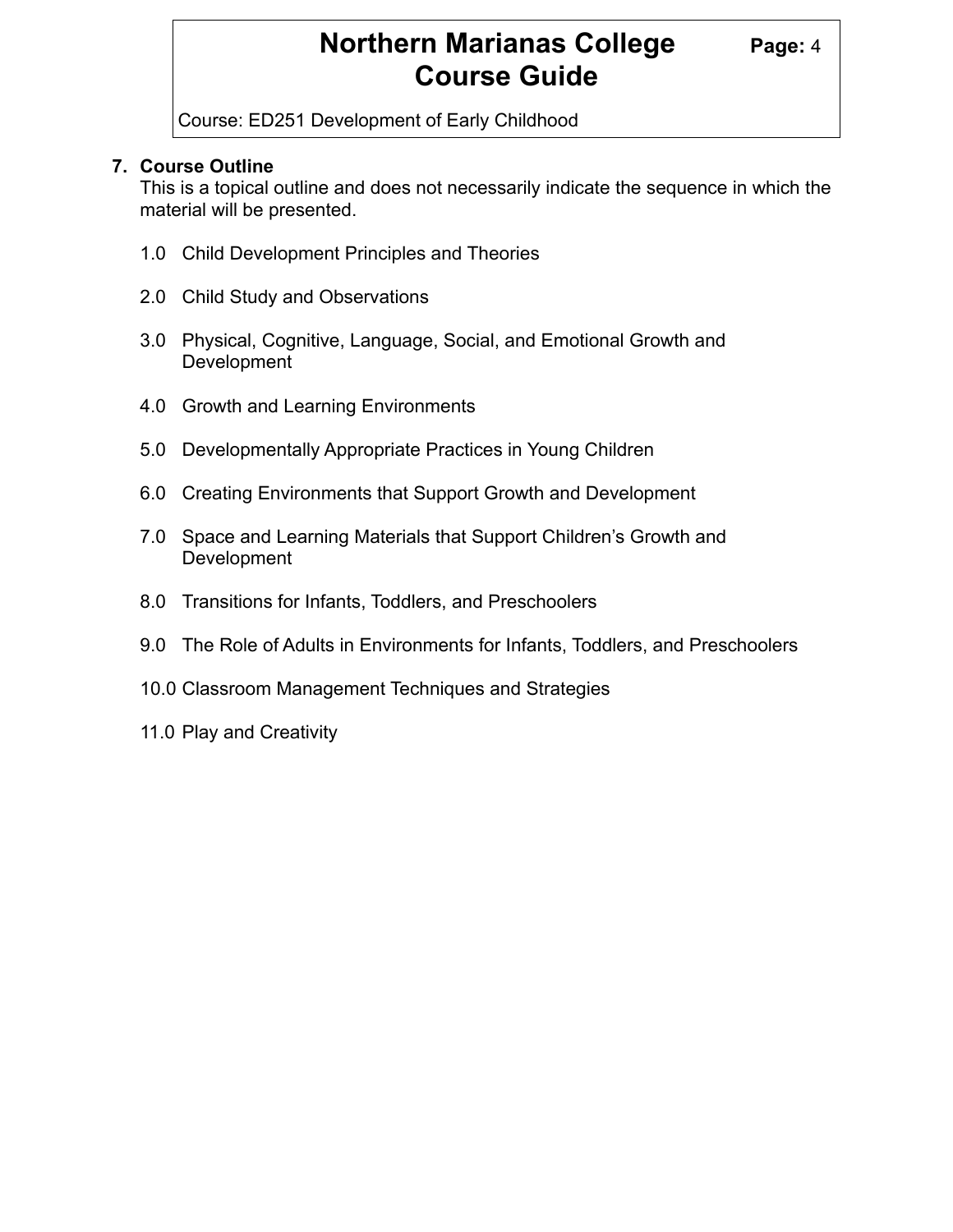# **Northern Marianas College Page: 5 Course Guide**

Course: ED251 Development of Early Childhood

### **8. Instructional Goals**

The course will introduce students to:

- 1.0 Terminology, Principles, and Theories Related to Early Childhood Development and Learning;
- 2.0 Common Methods and Strategies Used When Observing and Studying Children;
- 3.0 Stages of Development in Young Children and their Similarities and Differences;
- 4.0 Overview of the Interrelationship between the Developmental Domains of Young Children;
- 5.0 Developmentally Appropriate Environments and Practices for Young Children;
- 6.0 How Children Develop and Learn;
- 7.0 Teacher's Role and the Role of Families; and
- 8.0 Social, Economic, and Cultural Factors that may Influence and Affect Children's Growth and Development.